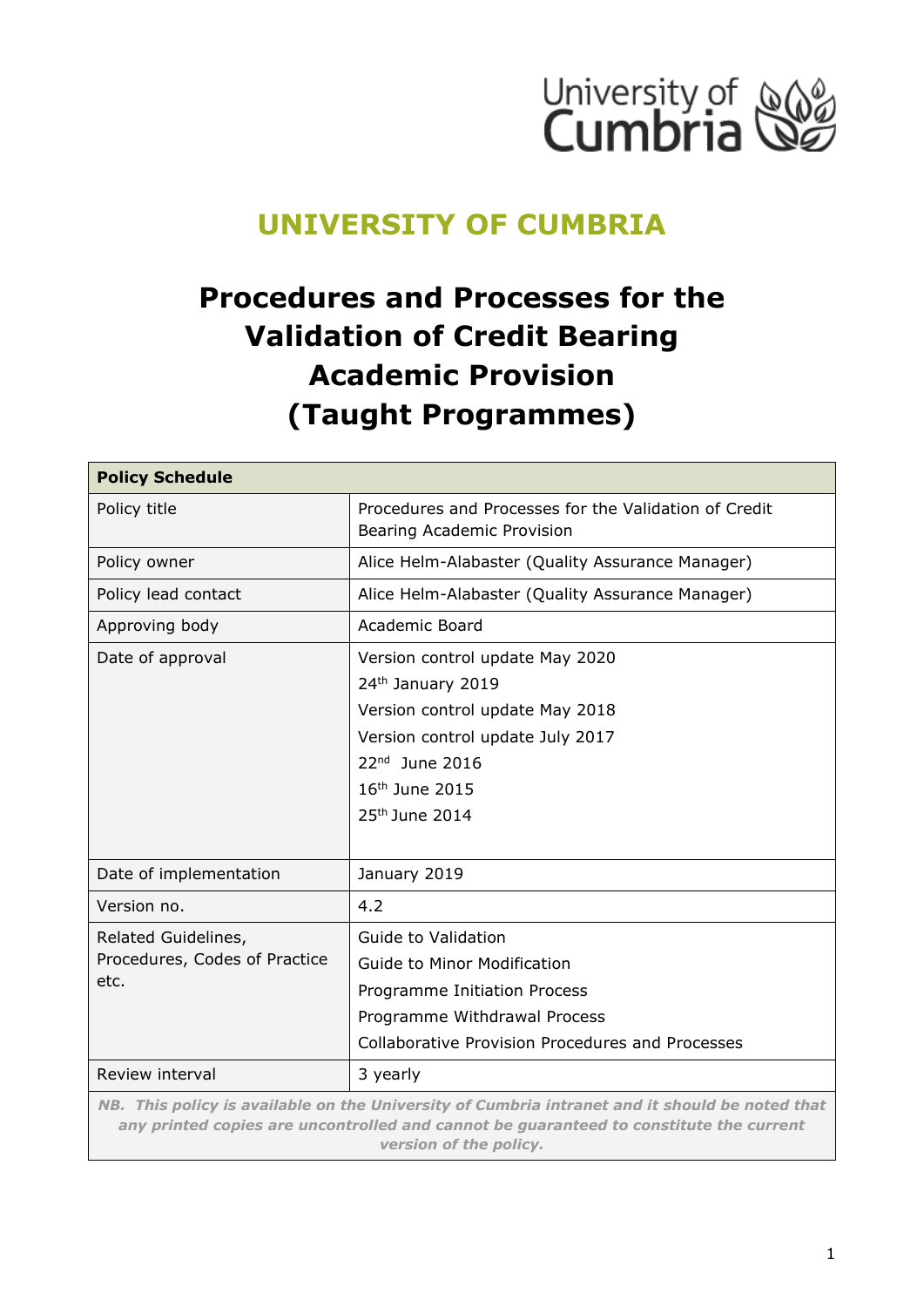### **Introduction**

This document sets out the procedures and processes for the consideration, approval and review of the University's taught provision. Further supporting information is provided in the accompanying Guide to Validation and Guide to Subject Level Periodic Review.

The approval and ongoing review of modules and programmes is one of the principal mechanisms through which the University secures academic standards and ensures the quality of learning opportunities within programmes of study that lead to a University of Cumbria qualification.

The approval of Degree/Higher Level Apprenticeship (HLA) provision and Academic Collaborative Provision (ACP) delivered through Associate Partners follows the same processes. The University's Processes and Procedures for the Approval and Management of Academic Collaborative Provision should also be referred to. The University does not have the authority to approve another provider to deliver a Degree/Higher Level Apprenticeship. However, the University can determine whether it will grant approval for an Associate Partner to deliver a University of Cumbria award as part of a Degree/Higher Level Apprenticeship.

Responsibility for approving the University's taught academic programmes is discharged through the Standing Validation Panel (SVP) which acts on behalf of Academic Board. The SVP comprises experienced academics from across the University who may act as Chairs and Panel Members of validations.

Validation Panels fulfil their role by judging new and significantly amended proposals against the University's Threshold Criteria for Validation and Curriculum Design Framework, which provide the benchmark against which all proposals are measured. These criteria have been developed to ensure that the University's portfolio satisfies the external requirements expected by the Office for Students, the Quality Assurance Agency, PSRBs and other relevant bodies and frameworks. Validation Panels also include a Student Reviewer who is drawn from a pool of trained student volunteers and whose role is to assess proposals in relation to the student learning experience and support arrangements.

In the case of Degree/Higher Level Apprenticeship (HLA) provision, the Standing Validation Panel are also responsible for judging proposals against the corresponding Apprenticeship Standard and the Education and Skills Funding Agency (ESFA) funding and compliance rules. The Panel must therefore undertake a holistic review both of the academic University qualification and of the apprenticeship components.

The University's validation processes (including Minor Modification and Periodic Review) seek to assure the continuing appropriateness and currency of the existing programme (e.g. if a new or revised subject benchmark has been introduced).

Academic Board maintains oversight of the University's validation activity through its subcommittee, Student Success and Quality Assurance Committee (SSQAC). SSQAC considers and approves the membership of the SVP on an annual basis. It also receives an annual summary report of Validation, Minor Modification, and Periodic Review activity.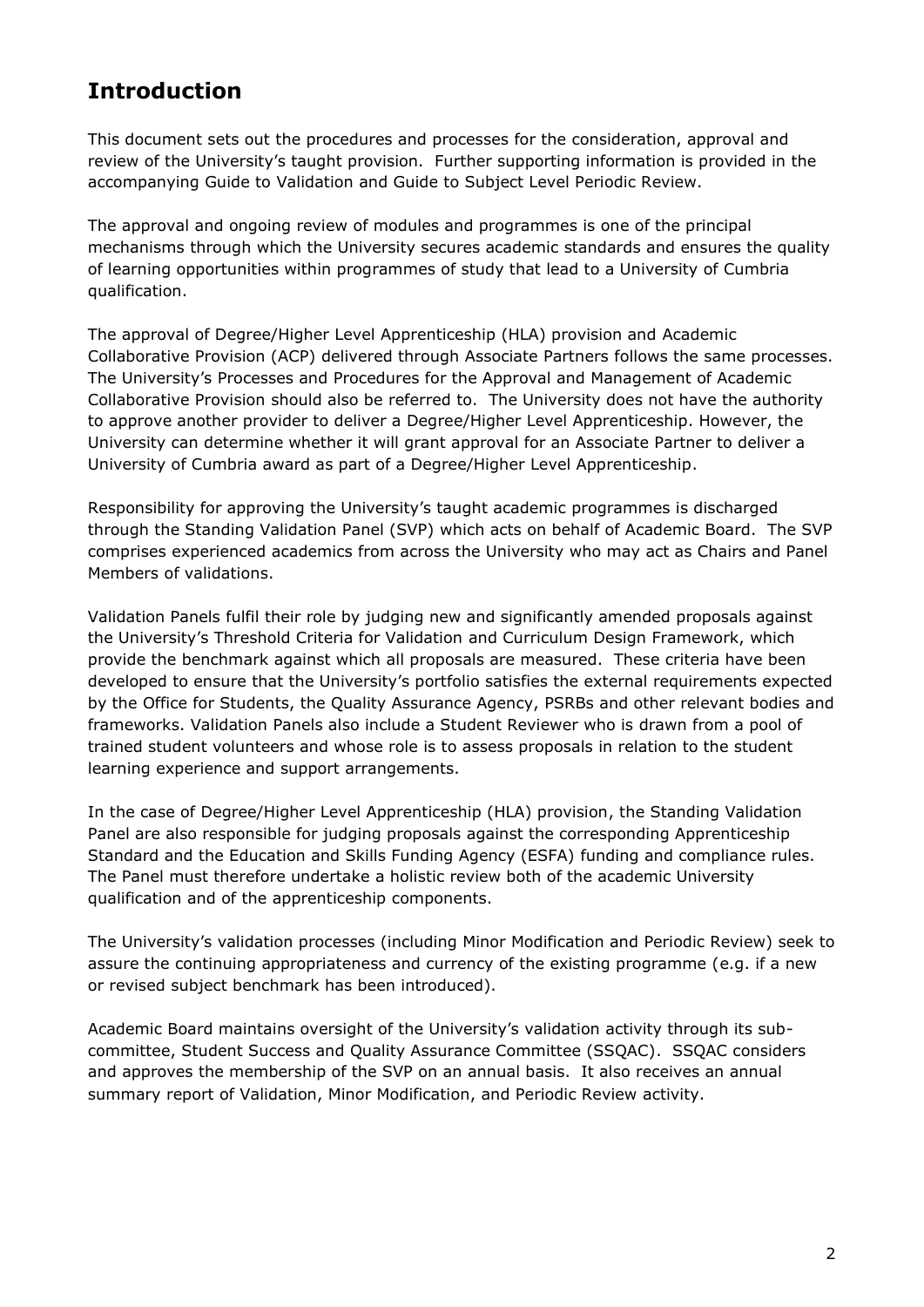This document has been informed by the Office for Students Conditions of Registration (especially the B Conditions) and the UK Quality Code for Higher Education Advice and Guidance, in particular:

- [Course Design and Development](https://www.qaa.ac.uk/docs/qaa/quality-code/advice-and-guidance-course-design-and-development.pdf?sfvrsn=d29c181_2)
- [Enabling Student Achievement](https://www.qaa.ac.uk/docs/qaa/quality-code/advice-and-guidance-enabling-student-achievement.pdf?sfvrsn=b12ac181_2)
- [External Expertise](https://www.qaa.ac.uk/docs/qaa/quality-code/advice-and-guidance-external-expertise.pdf?sfvrsn=6f2ac181_2)
- [Student Engagement](https://www.qaa.ac.uk/docs/qaa/quality-code/advice-and-guidance-student-engagement.pdf?sfvrsn=6224c181_2)
- **[OfS Conditions of Registration](https://www.officeforstudents.org.uk/advice-and-guidance/regulation/registration-with-the-ofs-a-guide/conditions-of-registration/)**

The validation process is managed by the Quality Assurance Team in Academic Quality and Development (AQD).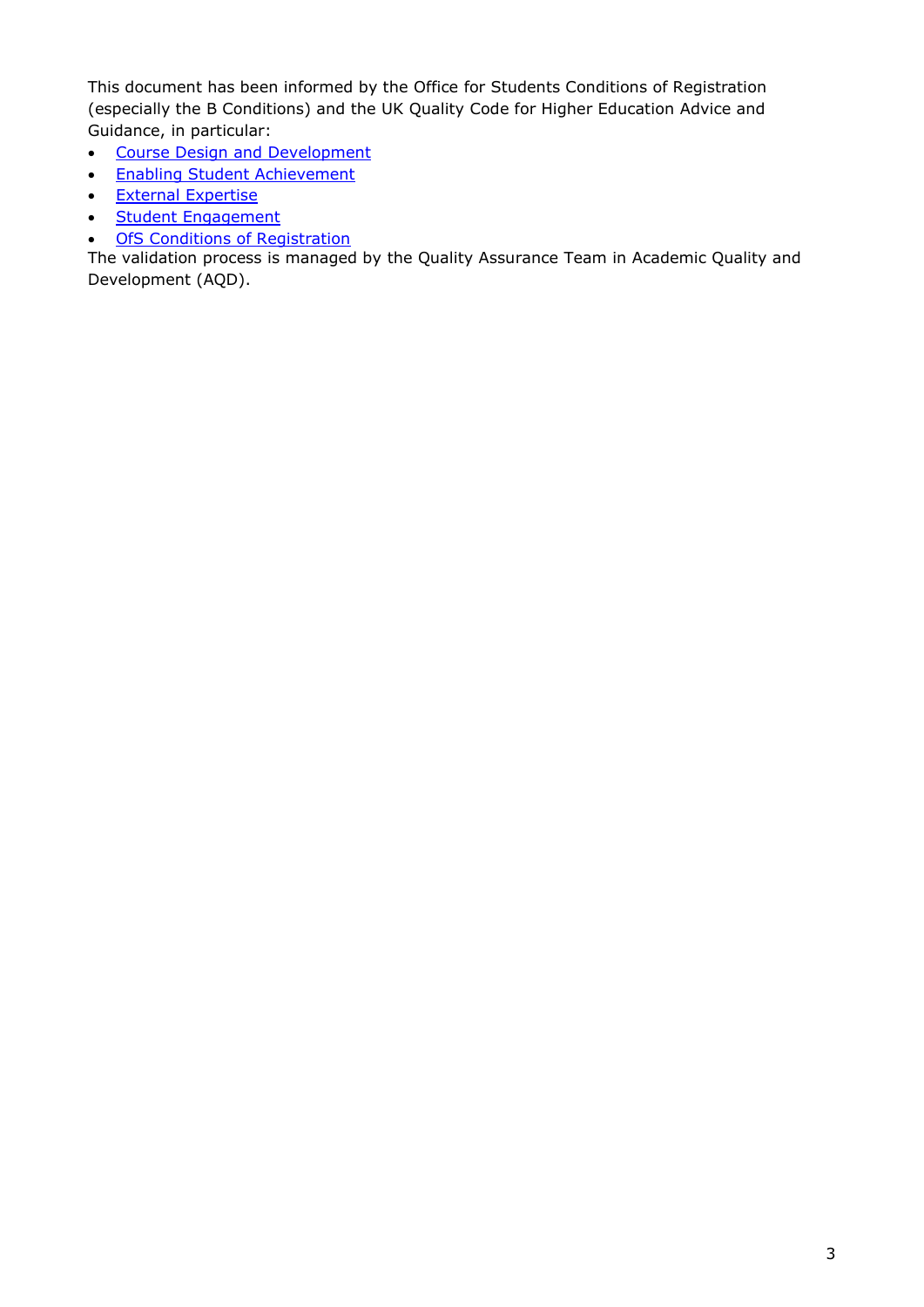# **Section 1 - Principles**

#### **General**

- 1. University programmes are normally validated for open-ended approval subject to successful Periodic Review.
- 2. University programmes validated under the previous system of 6-year approval periods will remain validated until such point that the first Subject Level Periodic Review of the subject-group has taken place (subject to there being no quality or viability concerns). Provided that the Subject Level Periodic Review recommends ongoing approval, the programme validation will revert to open-ended approval.
- 3. When new Subject Benchmark Statements or Apprenticeship Standards are published these are considered within the relevant Academic Institute to determine what validation or minor modification activity may be required.
- 4. In cases of Academic Collaborative Provision involving Associate Partners, the Associate Partner must be approved by Academic Board before any validation event can take place.

#### **Changes to Programmes**

- 5. Changes may be made to programmes and modules throughout their validated lifecycle through the Minor Modification Process.
- 6. Once a programme is validated, no changes should be implemented within the first year of the programme validation period before the affected module and/or level of study has run for the first time (with the exceptions of changes in PSRB requirements) unless approval has been obtained from the Deputy Vice Chancellor (Academic). Discretion will be applied in the case of shared modules within adopting programmes.

#### **External Engagement**

- 7. Programme Leaders are responsible for engaging with a wide range of stakeholders in the development of the programme e.g. employers, service providers, placement providers and students. The nature of these activities may vary (e.g. employer/industry meetings, email feedback from an External Team Member, social media feedback from students, use of discussion boards, writing days with the academic team etc.). This engagement must be evidenced in the Validation Briefing Document. HLA proposals and ACP proposals for validated programmes and franchise proposals for a programme not already validated should follow the same processes for other stakeholder engagement. The University provides support to Associate Partners to enable them to fulfil this. This is not necessary for a franchise proposal of an already validated University programme (which looks at a partner's ability to deliver an existing programme).
- 8. Students must be involved in the development and periodic review of programmes. The Programme Leader is responsible for making arrangements for appropriate engagement and this must be evidenced in the Validation Briefing Document, along with detail of how feedback influenced final proposals. HLA proposals and ACP proposals for validated programmes and franchise proposals for a programme not already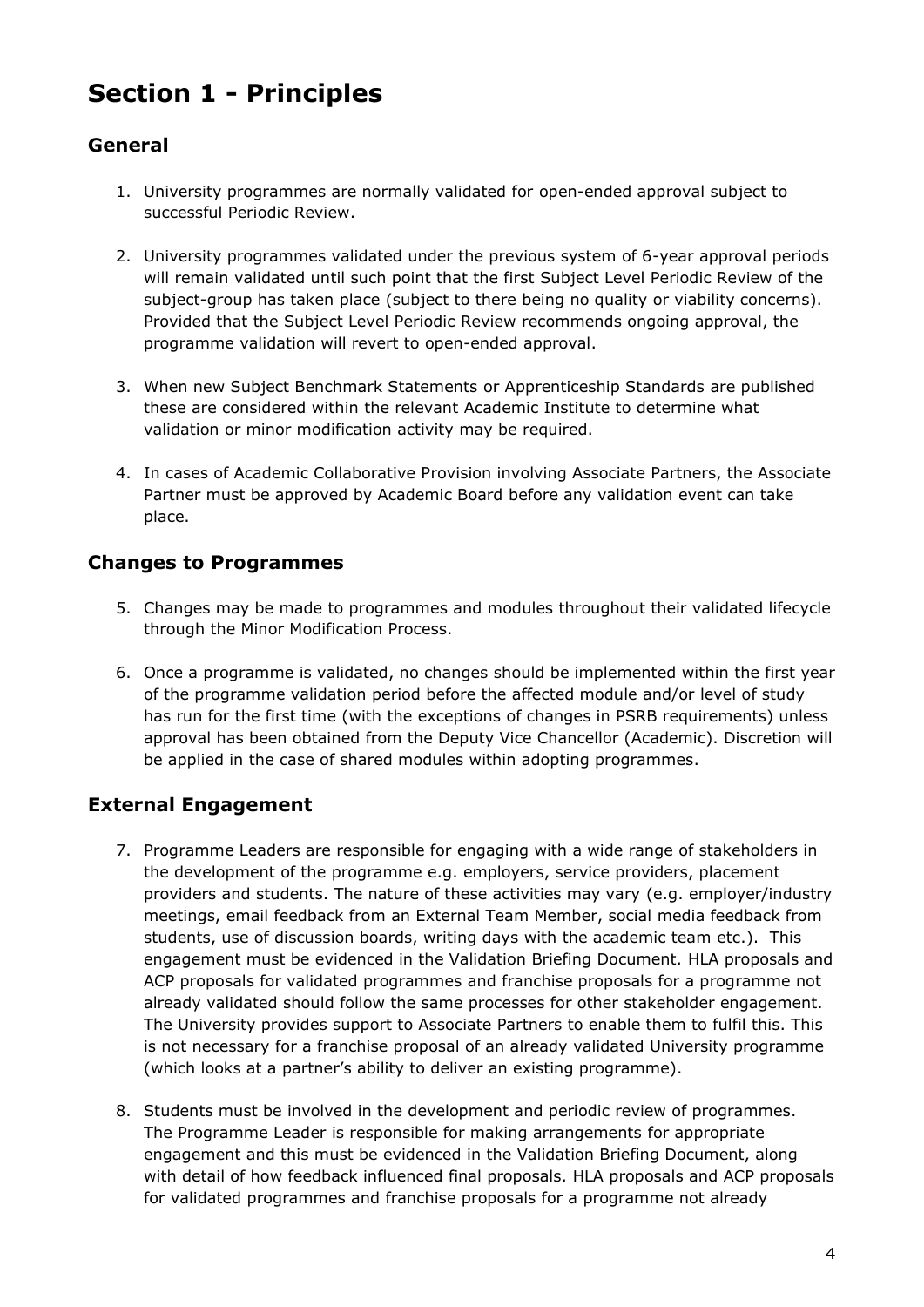validated should follow the same processes for student input. This is not necessary for a franchise proposal of an already validated University programme (where the programme itself is already approved).

9. The University's validation procedures require the involvement of experienced academics and/or practitioners. Such engagement is secured through the use of an External Team Member (during programme development) and External Panel Member (at the approval stage). In the case of minor modifications, and subject level periodic review, external expertise engagement is secured through use of External Examiners (and for Subject Level Periodic Review, External Panel Members) in approving changes.

#### **Deadlines**

- 10. Dates for programme validation are set following approval of the Programme Initiation Process - Data Collection stage.
- 11.Validation events follow the Institutional Planning Cycle, agreed at ASPC for approval and subsequent delivery.
- 12. Exceptionally, compressed timescales may be negotiated, for example HLA programmes with employer led demands or other provision where permission is granted at the discretion of the Pro Vice Chancellor (Academic).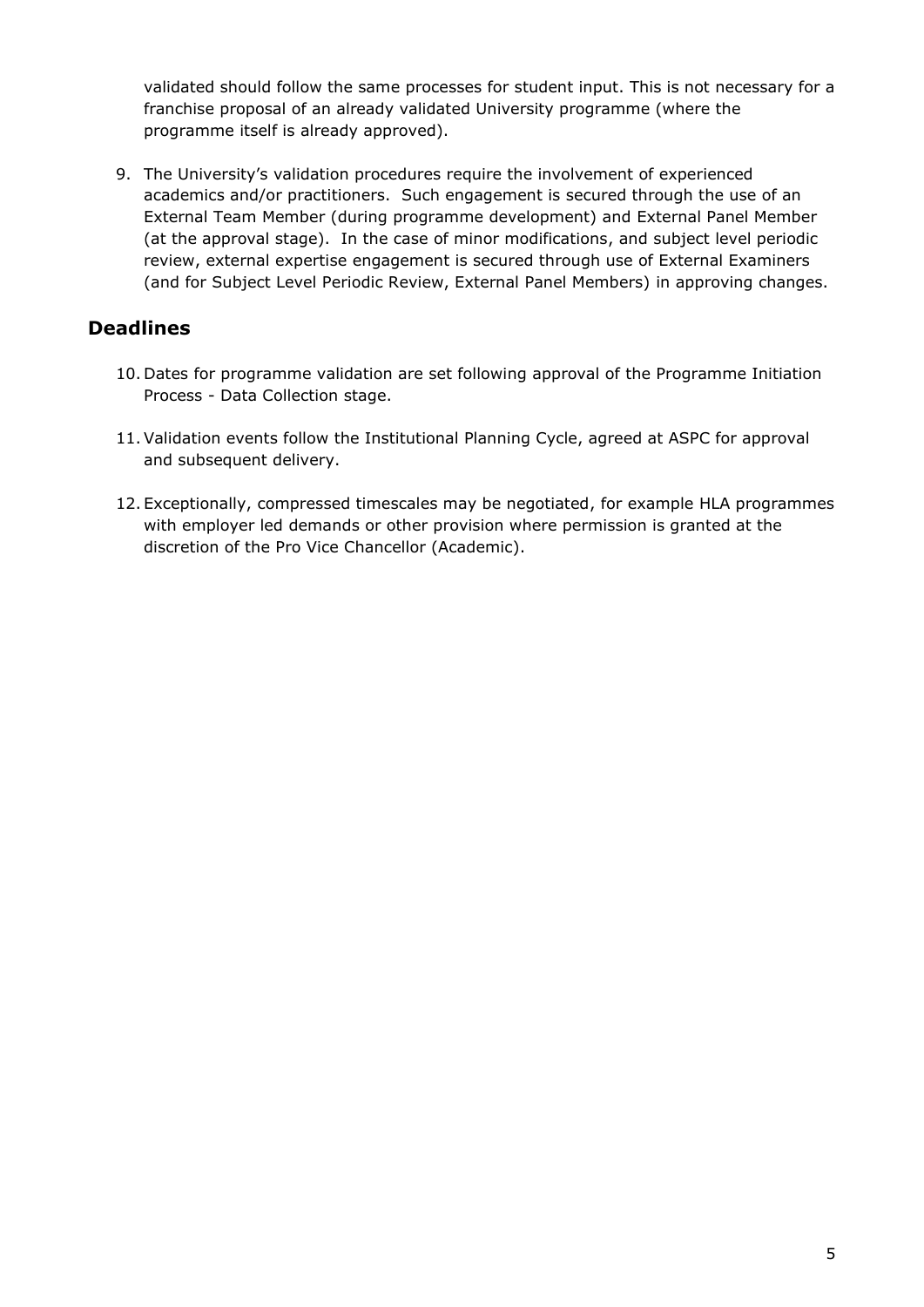# **Section 2 - Categories of Approval**

The University operates a range of validation processes. All forms of approval use the same reference points to ensure a level of consistency as to what constitutes a University of Cumbria award:

**Validation** – Validation is the process used to describe the approval of new substantive programmes (as described in the Academic Regulations (B2.1), other than 'Other Awards').

**Franchise** –Where the University approves an Associate Partner to deliver an academic programme which the University owns ("Franchise Model") or approves an Associate Partner to deliver a part of an academic programme which the University owns, normally up to 50% ("Shared Delivery Franchise Model"). Franchise approval events largely follow the same process as Validation. However, where the provision is already validated as a University programme, the process will focus on the partner's delivery, management, and student support arrangements.

**Periodic Review -** Programmes are normally validated for open-ended approval subject to successful subject level periodic review. Operating on a 6-year cycle, the continuing appropriateness of provision is reviewed and confirmed via the appropriate mechanism; either revalidation or subject level periodic review. The Guide to Validation provides explanatory information on the different categories.

- **Revalidation** is the mechanism for the continuing approval of existing programmes which are seeking to make substantial changes. Revalidation can either be conducted through a Validation Event, or streamlined by correspondence (depending on the scope and level of change requested).
- **Subject Level Periodic Review** is the mechanism for the continuing approval of all programmes and modules within a subject-group which are seeking to make no changes or a limited amount of change through Periodic Review. Subject Level Periodic Review is the preferred method of reapproval to be applied to all of the University's credit-bearing provision including ACP and HLA programmes. The only anticipated exception may be where a significant amount of change is proposed or where PSRB procedures require that a separate programme level revalidation event takes place

**Minor Modification** – Minor Modification is the process by which validated programmes and/or modules can be changed during their validated period, ahead of their next scheduled Subject Level Periodic Review. Such changes could involve changes to programme content, structure or other delivery arrangements. Minor awards (defined in the Academic Regulations (B2.1) as 'Other Awards') may also be approved through the Minor Modification Process.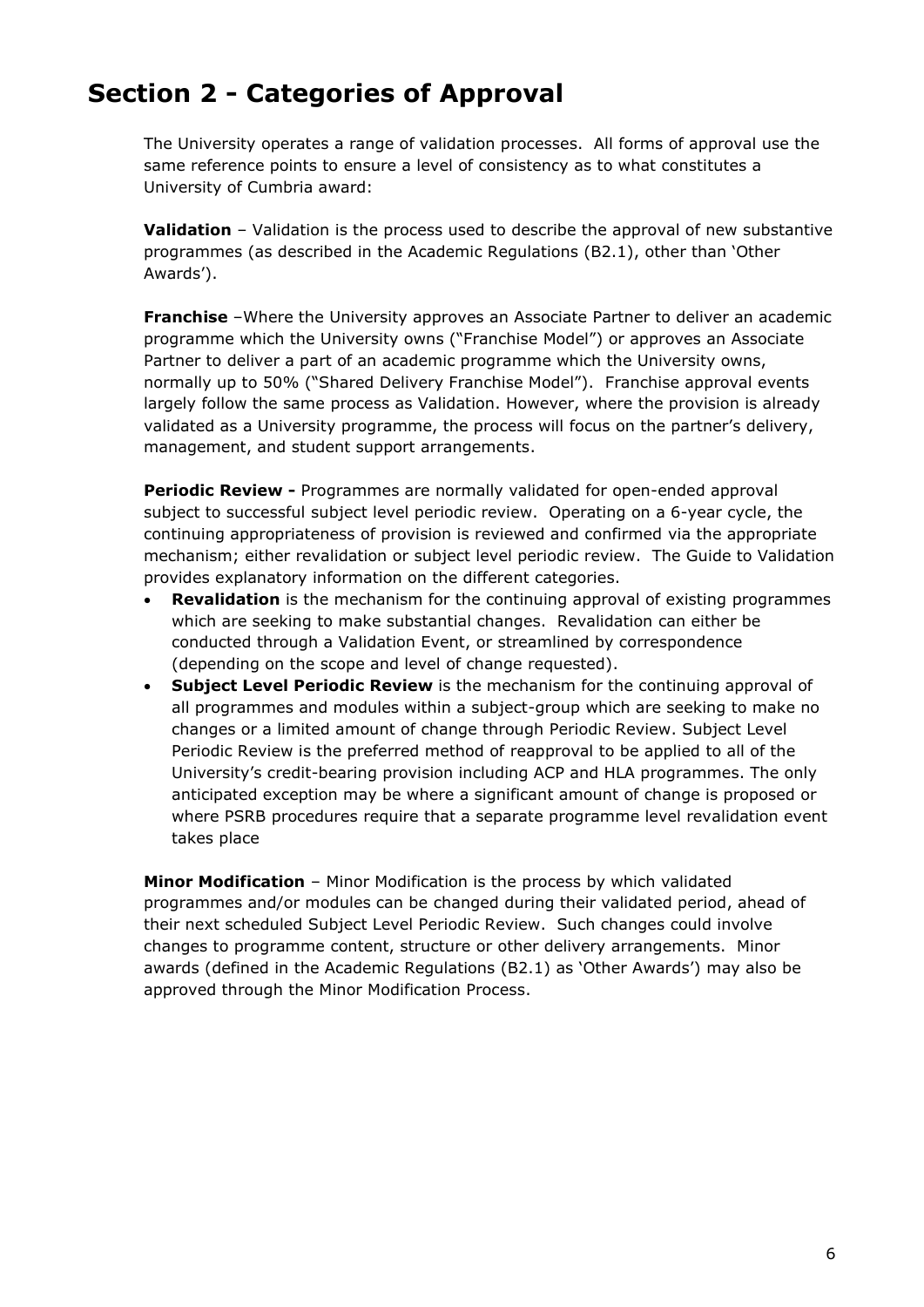# **Section 3 – Validation Processes**

3.1 Programme planning and approval processes have three main phases – Planning, Development (Curriculum Design and Development) and Validation.

### **Planning Phase**

- 3.2 The Planning Phase is overseen by the Portfolio and Programme Development Manager, as set out in the University's Processes for Programme Initiation. This gated process comprises two stages:
	- Stage 1 Outline rationale, Market Analysis, Resourcing

Stage 2 Data collection

3.3. On approval of Stage 2, the proposal proceeds to the Curriculum Design and Development phase.

### **Development Phase - Curriculum Design and Development**

- 3.4 This phase describes the period used by the proposing team to design and develop the programme and produce the programme documents.
- 3.5 Following successful completion of Stage 2 of the Programme Initiation Process, a Validation Officer from AQD is assigned to the Validation Event and a Standing Validation Panel chair and panel are also assigned. Allocations are managed through AQD and the Dean for Student Success who ensure that there are no conflicts of interest.
- 3.6 The Validation Officer will liaise with the proposer to develop a timeline of activities and deadlines. This will include the following:
	- Deadline/s for documentation to be submitted and approved by Institute senior management to proceed to validation, and the support the QA Team can provide to achieve this
	- Date of Validation Event
	- Deadlines for document submission for Validation Event
	- Any permitted variations required by PSRB accreditation/approval procedures
	- Templates that need to be completed
- 3.7 At this point, the Validation Officer will liaise with the proposer to confirm the name of the External Team Member (as captured in Stage 2 of programme initiation), to identify an External Panel Member<sup>1</sup> and to identify any PSRBs to be involved and ascertain their requirements and deadlines for the event.

#### **Planning for Validation**

3.8 Planning for validation and review activity is an ongoing process, led by the Academic Institutes.

 $1$  For details about the External Panel Member and External Team Member, refer to the Guide to Validation.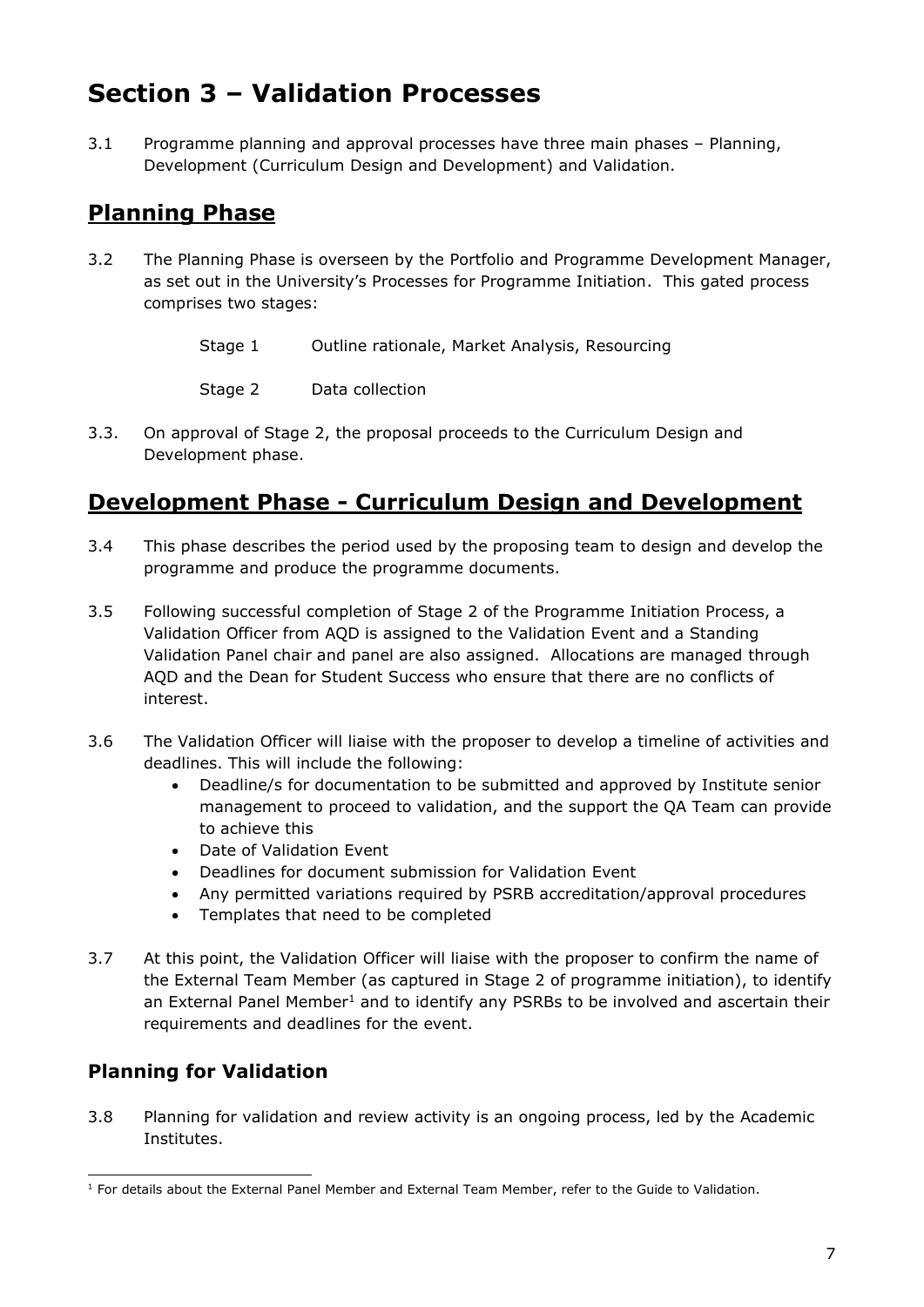3.9 The Dean for Student Success and Institute senior management are responsible for ensuring that programme teams are undertaking planning and development activities to meet the requirements of the institution's validation processes and associated deadlines.

#### **External Team Member**

- 3.10 The proposing team is required to consult with a nominated External Team Member as part of programme development for validation and revalidation. Detail of the feedback from the External Team member and how it shaped the final proposals must be summarised in the Validation Briefing Document.
- 3.11 In the event of sets of programmes coming forward within a joint event, a number of External Team Members may be required. This should be discussed with the Validation Officer (AQD) in the first instance. HLA proposals and ACP proposals for validated programmes and franchise proposals for a programme not already validated should follow the same processes for External Team Member input. This is not normally necessary for a franchise proposal of an already validated University programme (where the programme itself is already approved).

#### **Institute sign-off to proceed to the validation event**

- 3.12 The proposer is required to submit the validation document set to the nominated Institute senior management and Validation Officer for scrutiny and assurance that the proposal is ready to be presented to the Validation Event. The deadline for submission of the validation document set will be agreed between the Institute and Validation Officer as part of the timeline of activities and deadlines, agreed after Programme Initiation approval. The Institute senior management and Validation Officer will liaise and determine if any further work is required on the documents before they are circulated to the Validation Panel.
- 3.13 3 weeks prior to the validation event, a final set of documents must be submitted to the Validation Officer (who will complete a full housekeeping and formatting check of the documents, correcting typos etc) before sending them to the Validation Panel for scrutiny.

### **Validation Phase**

- 3.14 The Validation Event is managed by the designated Validation Officer in Academic Quality and Development.
- 3.15 As a minimum, Validation Panels comprise<sup>2</sup>:
	- A Chair (drawn from the SVP but out with the proposing team's Subject Group)
	- One Internal Panel Member (drawn from the SVP but outwith the proposing team's Subject Group.)
	- One External Panel Member (see below)

<sup>&</sup>lt;sup>2</sup> Where appropriate, validation panels may vary in size. AQD is responsible for agreeing the exact panel size. Typically, variants will be due to PSRB attendance, for complex validations or where the validation is seeking to approve substantial changes to an existing programme.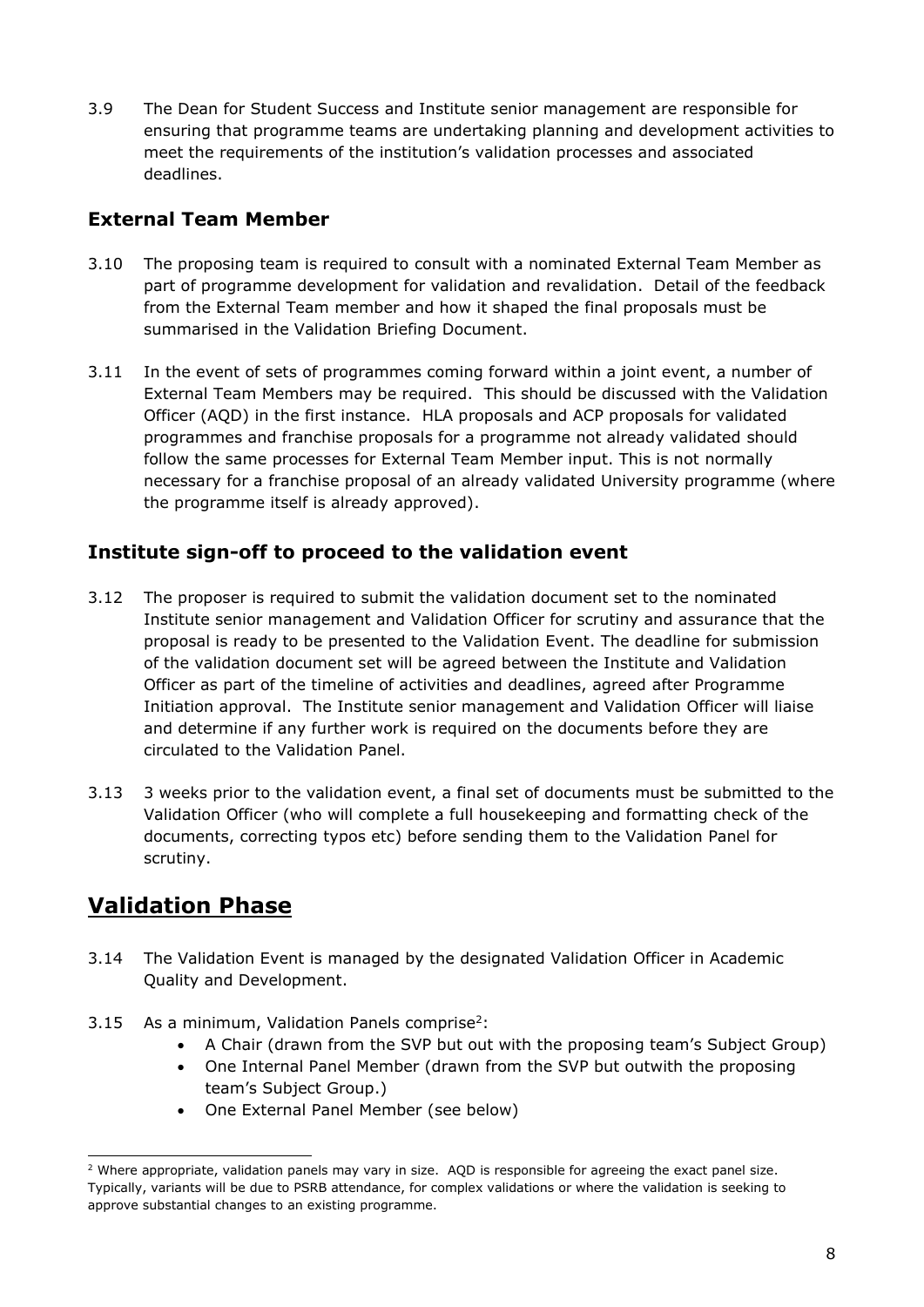- A Student Reviewer (drawn from the SVP pool but out with the proposing team's Subject Group) (see below)
- The Validation Officer
- 3.16 To enable the Validation Panel to comment on the appropriateness of the subject and curriculum content, an independent External Panel Member attends as a member of the Validation Panel. The External Panel Member is not involved in the Development Phase and is different to the External Team Member.
- 3.17 An External Panel Member is not normally required for Franchise events where the programme has already gone through the University's validation process that included external input. In such instances, it would be expected that the relevant External Examiner provide external commentary on the ability of the Associate Partner to deliver the validated programme. However, an External Panel Member would be required for Franchise events where the programme is not already validated.
- 3.18 To enable the Validation Panel to fully consider and comment upon the appropriateness of the proposal in terms of the student learning experience and support arrangements, an independent Student Reviewer attends as a member of the Validation Panel.

#### **Validation Documentation**

- 3.19 The proposing team is required to submit a validation document set to the Validation Officer in the agreed timeframe. The document set comprises:
	- Validation Briefing Document.
	- Programme Specification.
	- Module Descriptor Forms (MDFs).
	- Links to online staff profiles for University staff involved in the delivery of the programme (and staff CVs for external staff, such as ACP proposals, PSRBs, etc.).
	- Work-based Learning / Placement Handbook (where applicable, e.g. for PSRBs).
	- Critical Review (for revalidations).

Where there are multiple target awards proposed as part of a larger framework of interrelated programmes, the team should also provide:

• A mapping of the modules and awards, clearing identifying shared modules

For all Degree/Higher Level Apprenticeship programmes, the following is also required:

• Mentor Handbook

For Academic Collaborative Provision, the following is also required:

- Programme Handbook (draft)
- Operational Manual for delivery (draft)
- Institutional Agreement
- Memorandum of Co-operation (draft) or other programme-level agreement.
- 3.20 The Validation Officer will circulate the document set to the Validation Panel and ask for comments to be returned. This will normally be 2-3 weeks prior to the event. Note: Earlier deadlines may be required by PSRBs. The Validation Panel will normally be asked to submit comments one week in advance of the Validation Event.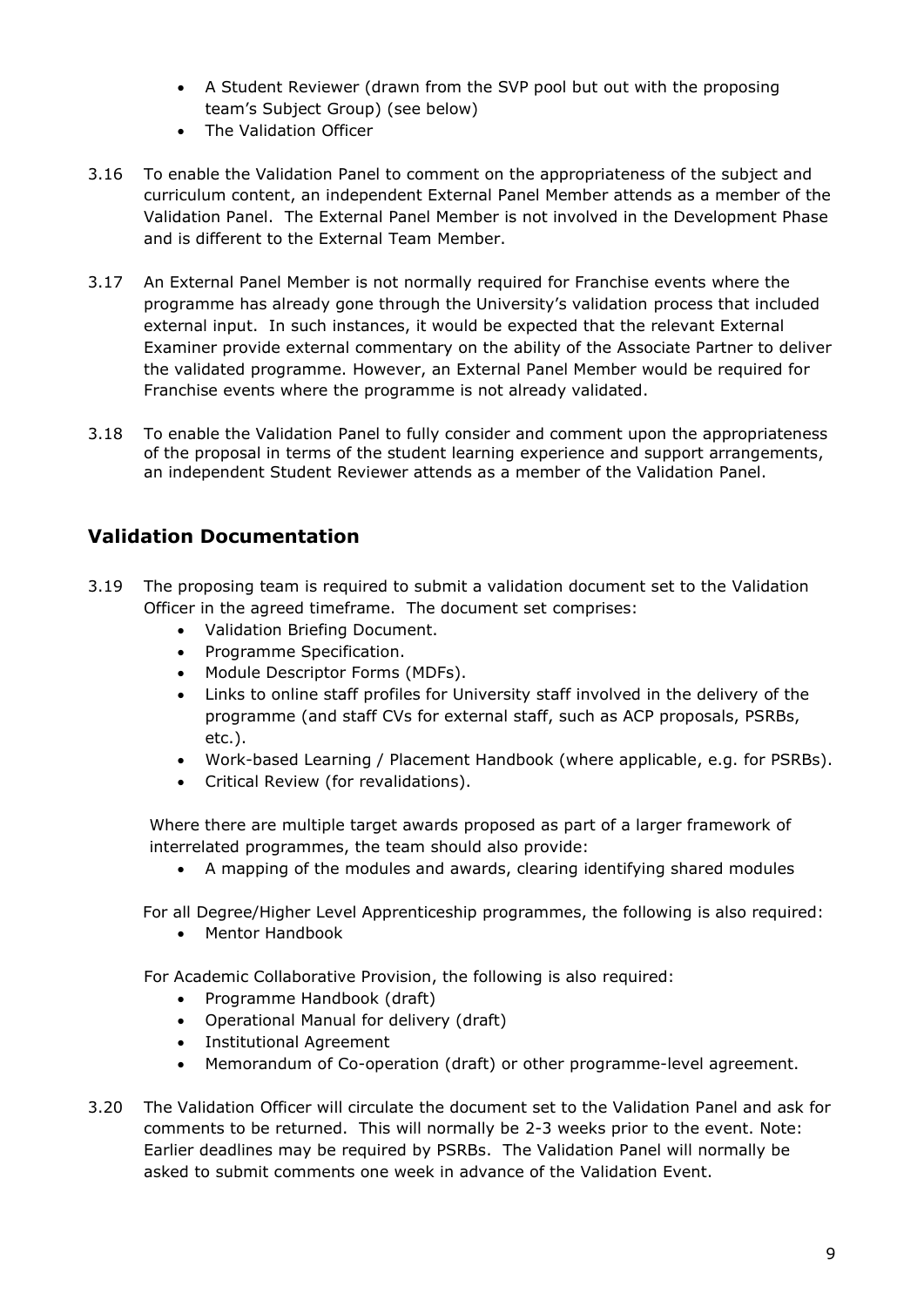- 3.21 The Validation Officer liaises with the Validation Chair to collate comments and questions into a Validation Agenda which is circulated prior to the Validation Event.
- 3.22 Programme Initiation documentation is not normally considered part of the validation document set. The Chair and Validation Officer are responsible for checking and confirming that the proposal as presented for validation aligns to the Programme Initiation proposal/s. Should queries be raised, a pre-validation meeting may be convened. Outcomes from this meeting will vary depending on the query but may lead to:
	- A document rewrite.
	- Liaison with the Academic Institute and/or Academic Strategy and Planning Committee (ASPC) to consider and approve changes.
	- A report into the validation to enable further discussion and consideration by the Validation Panel.

#### **The Validation Meeting**

- 3.23 Validation Events take the form of a meeting between the Validation Panel and the proposing team. The event is led by the Validation Chair and facilitated by the Validation Officer.
- 3.24 The Validation Officer will agree the timings for the Validation Event in advance. A Validation Event is typically either half day or a full day depending on the size and scope of the proposal. Longer meetings over more than one day may be arranged in the case of larger proposals or due to PSRB requirements.
- 3.25 For International validations, a report from the Pro Vice Chancellor (Academic) or other suitable representative of the University Senior Management Team may be presented to provide backing and context for the proposal.
- 3.26 For revalidations, it is expected that the panel will have the opportunity to meet with a representative group of students (or recent graduates) from the existing programme.
- 3.27 At the end of the meeting, with reference to the Threshold Criteria for Validation and Curriculum Design Framework, the Validation Panel is required to make a decision about whether to validate the proposal, to agree any conditions and enhancements and to identify areas of good and best practice.
- 3.28 In making its decision, the potential outcomes open to the Validation Panel are:
	- To approve the proposal unconditionally
	- To approve the proposal subject to satisfying minor conditions and responding to any enhancements. Where this is the case, documents must be resubmitted within 3 weeks of the event.
	- To approve the proposal subject to satisfying major conditions and responding to any enhancements. Where this is the case, documents must be resubmitted within 6 weeks of the event.
	- To defer the proposal for a year. In cases where conditions are excessive in number or scale, the Chair will refer the proposal back to the Academic Institute for further detailed redevelopment before re-presenting to a new Validation Event in the next academic year.
	- To not approve the proposal.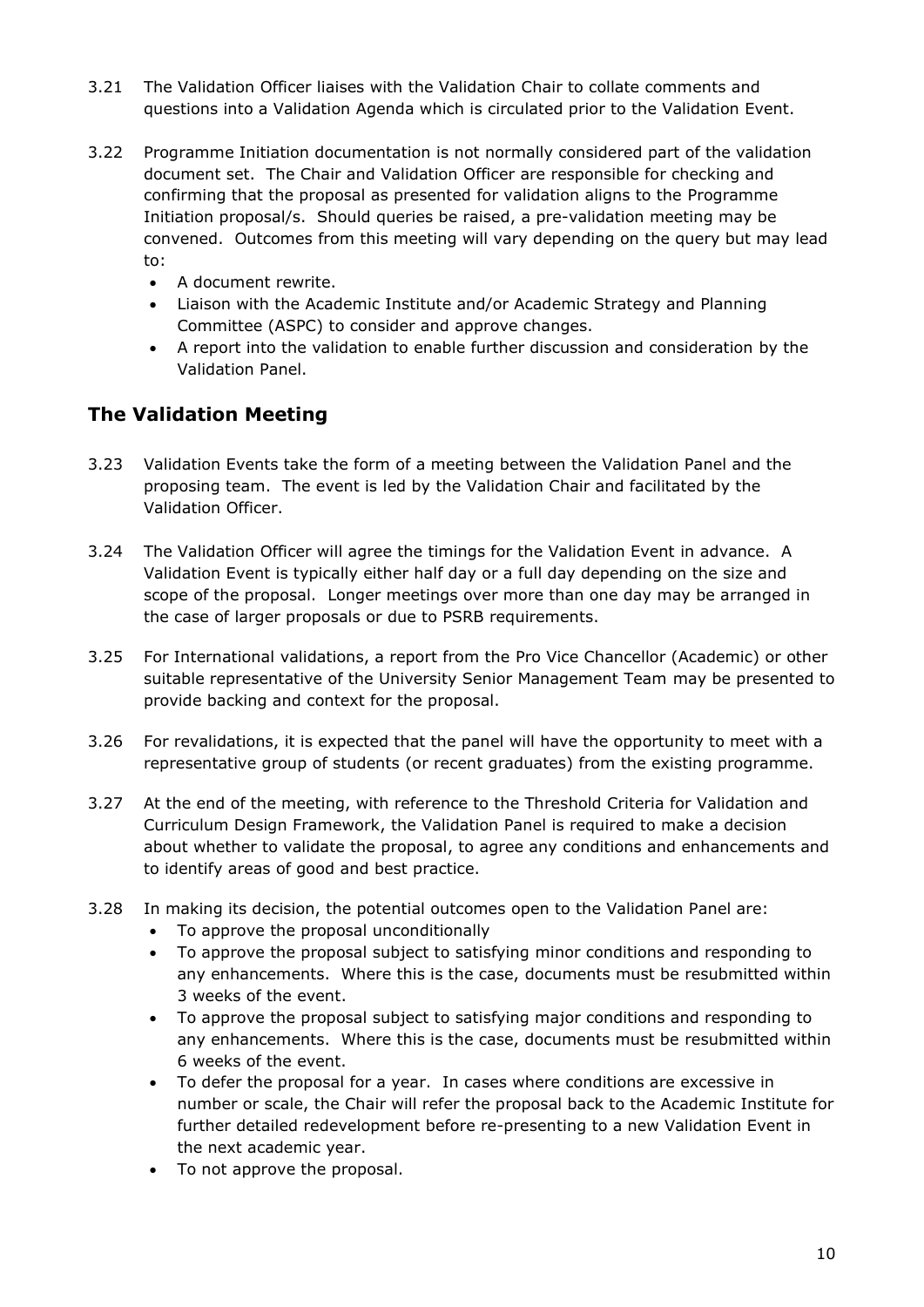- 3.29 Following the meeting, the Validation Officer produces a Validation Report. This describes the main points of discussion and outcomes and confirms any conditions, enhancements and good and best practice. It is circulated to the Validation Panel and the proposing team.
- 3.30 Where conditions and or enhancements are set, the proposing team is required to respond to these in the agreed timescale with associated documentation re-presented as appropriate. Where good and best practice is highlighted, responses are also required as appropriate to indicate how they might be more widely disseminated.
- 3.31 A condition of the validation event will be to complete a Programme Operating Guide. This document will contain the detailed programme structure, transitional arrangements (where applicable), adopted/stand alone modules and assessment map.
- 3.32 Post- Validation Event activity is undertaken between the Validation Chair, Validation Officer, and the proposing team. Exceptionally, Internal Panel Members and/or External Panel Members may be involved.
- 3.33 Once the Chair is satisfied that conditions have been met, that any enhancements have been responded to, and that appropriate avenues for dissemination of good and best practice have been identified, the Chair signs off the proposal. At that point it is considered validated.
- 3.34 The Validation Officer is responsible for notifying the programme team, internal stakeholders, and Associate Partners (where applicable) that a proposal has been formally validated.

#### **Post Validation Activity - Definitive Programme Documents**

- 3.35 Following validation, AQD is responsible for the storage and maintenance of the Programme Specifications and Module Descriptors Forms (which form the Definitive Programme Document - DPD) during the life of the programme.
- 3.36 DPDs are stored on the Sharepoint and this will be the source from which staff will access validated programme documentation.
- 3.37 AQD is responsible for making Programme Specifications ready for publication and uploading to the web content management system to form part of the programme's webpage.
- 3.38 Updated Programme Specifications should be uploaded onto programme webpages by the end of June, prior to the start of the recruitment and application cycle. Until validation approval is confirmed a placeholder is made available on the website to indicate the status of the programme to prospective applicants.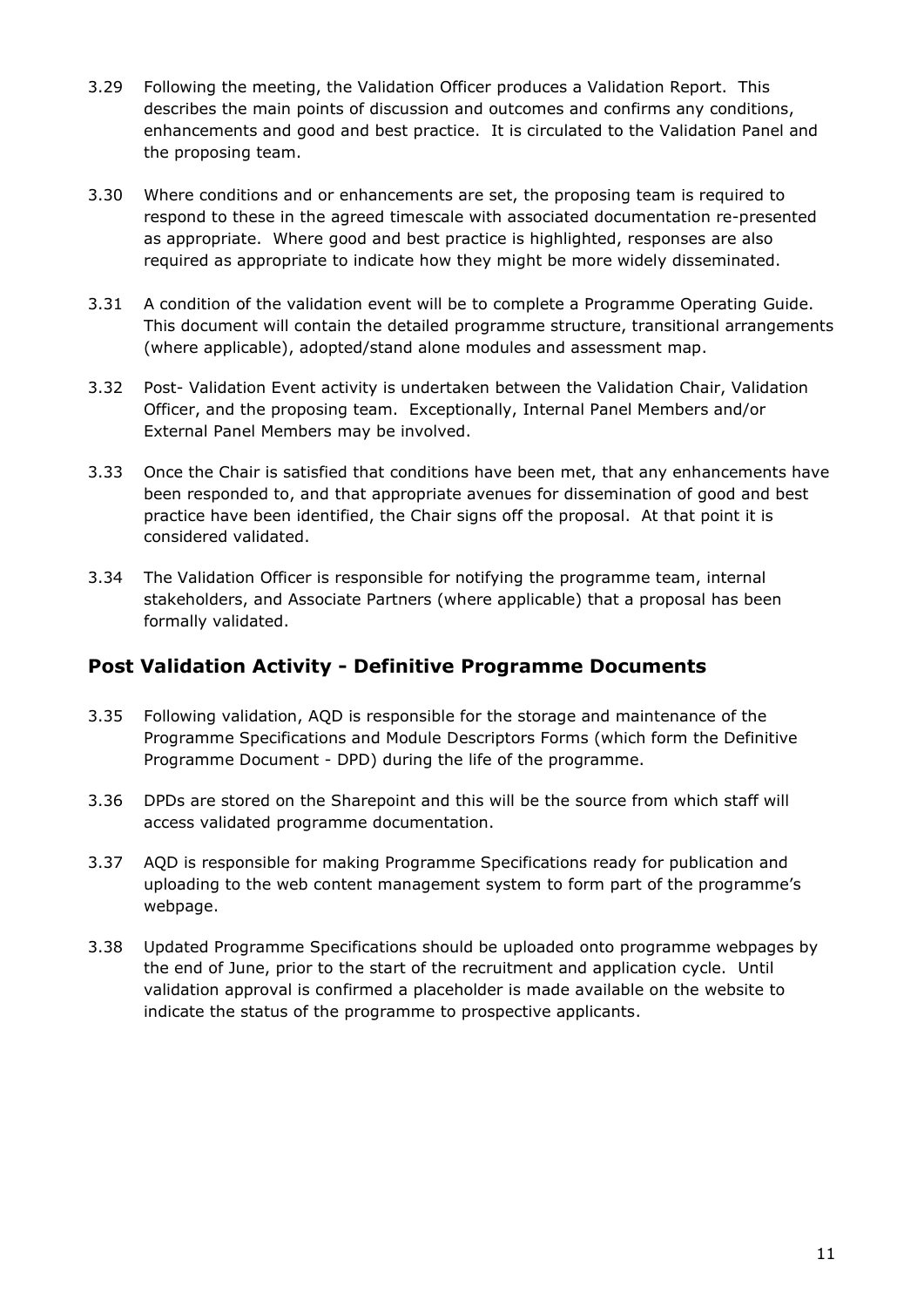### **Section 4 – Periodic Review of Programmes**

- 4.1 Programmes are normally validated for open-ended approval subject to successful Periodic Review. Operating on a 6-year cycle, the continuing appropriateness of provision is reviewed and confirmed via the appropriate mechanism, either revalidation, or subject level periodic review.
- 4.2 AQD maintains the definitive record of validated programmes and the 6-year schedule for subject level periodic review.
- 4.3 The schedule is reviewed on an annual basis to identify whether any subject-groups should be brought forwards early. Academic Institutes will also have the opportunity to indicate whether substantial changes are proposed that would require full revalidation of particular programmes.

#### **Revalidation**

- 4.4 Revalidation is reserved for programmes seeking to make substantial changes to the existing programme. Additional guidance is provided in the Guide to Validation.
- 4.5 Programmes going through revalidation will normally follow the University's Programme Initiation Processes and timelines after which a Revalidation Event date, and other deadlines, will be set by AQD.
- 4.6 Revalidation follows the same process as Programme Validation and can be presented to a Validation Event or managed via correspondence.
- 4.7 For revalidations, it is expected that the panel will have the opportunity to meet with a representative group of students (and/or recent graduates) from the existing programme. The proposing team will liaise with the Validation Officer to secure appropriate representation.

#### **Subject Level Periodic Review**

- 4.8 Subject Level Periodic Review represents a streamlined mechanism for the continuing approval of existing programmes where no changes or limited changes only are proposed (and programme aims and outcomes remain largely unchanged).
- 4.9 Subject Level Periodic Review is reserved for programmes which can evidence that they continue to meet the standards expected by the University and set out by the QAA and PSRBs. Proposals must demonstrate that they continue to meet the Threshold Criteria for Validation. There must be evidence of successful evaluation by students, External Examiner(s) and other stakeholders.
- 4.10 Subject Level Periodic Review is normally appropriate where effective and appropriate use has been made of the Minor Modification process to ensure that programmes and modules continue to be current and meet internal and external requirements.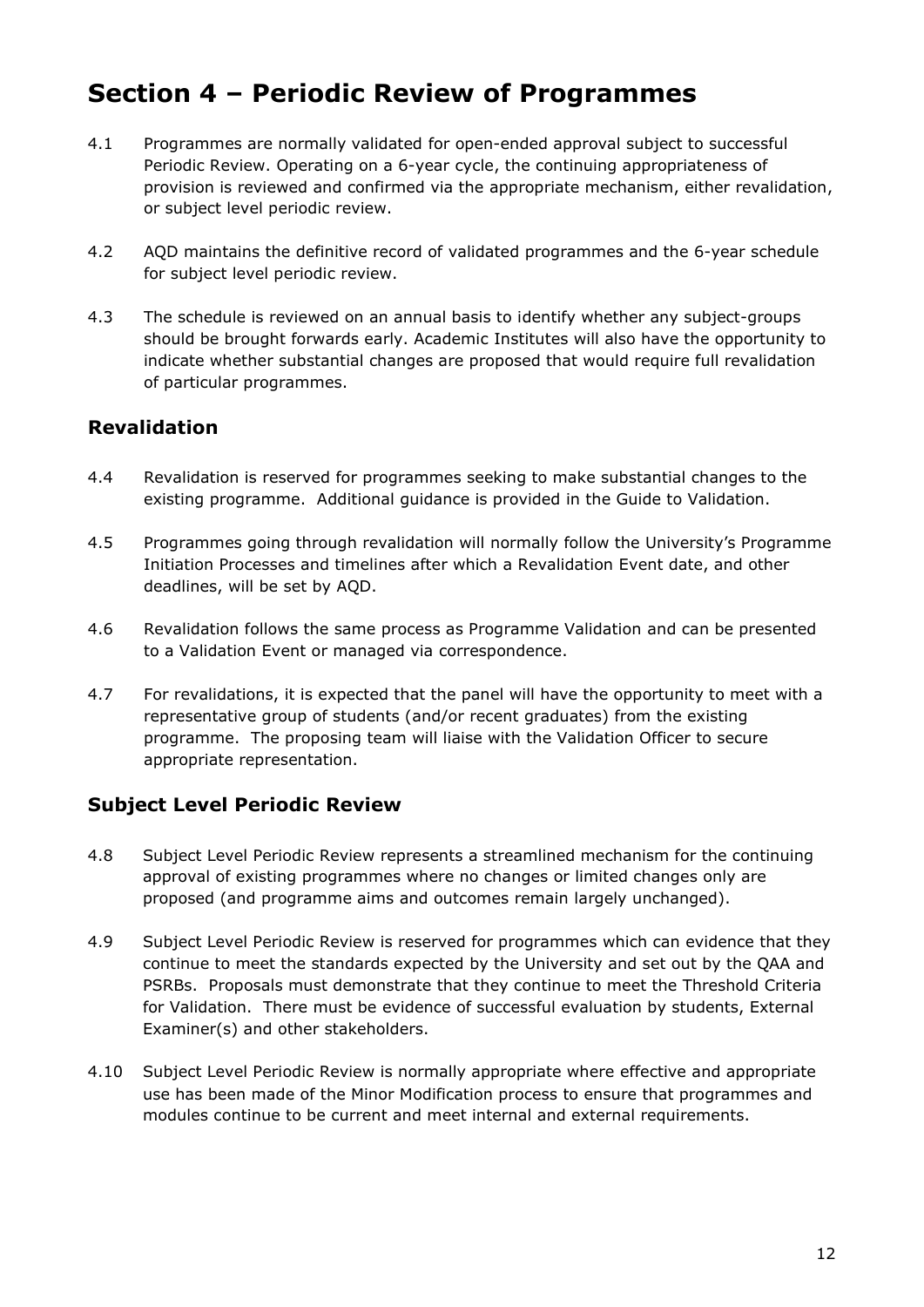- 4.11 Subject Level Periodic Review provides a regular, systematic process that provides a check on ongoing learning and teaching provision at an operational level.
- 4.12 Depending on the amount of provision within a subject-group, discretion will be applied when determining whether to merge or split subject groups for the purpose of Subject Level Periodic Review scheduling.
- 4.13 The maximum duration between successive Subject Level Periodic Review for any subject-group will not normally exceed 6 years. However, subject-groups may move up/down the schedule depending on the perceived level of risk to academic standards, quality of the student experience and/or student success. Reasons for a subject group moving up the schedule may include changes to PSRB or industry standards, shorter PSRB approval cycles, or other extraordinary and unforeseen factors/circumstances/concerns raised by the Academic Institute through the Annual Monitoring process.
- 4.14 The Subject Level Periodic Review Process is designed to be data-driven, light touch, and transparent, with a reliance on existing data and evidence. The process balances both quality assurance and quality enhancement, providing opportunities for good and best practice to be identified, built upon and shared.
- 4.15 All programmes and modules within the subject-group will be considered through a Subject Level Periodic Review Panel meeting, normally chaired by an independent Chair from the Standing Validation Panel and consisting of:
	- A Standing Validation Panel Chair
	- The Director of AQD / Quality Assurance Manager from AQD (or nominee)
	- The Director of SAAS (or nominee)
	- One Internal Panel Members (drawn from the Standing Validation Panel but out with the proposing Subject Group)
	- A Student Reviewer (drawn from the SVP pool but out with the proposing team's Subject Group)
	- A minimum of one External Panel Member (there must be sufficient subject expertise to comment on all programmes under consideration)
- 4.16 Subject Level Periodic Review meeting dates can be set in both Semester 1 or 2 each year and the Subject Level Periodic Review Panel is supported by AQD. The remit of the Subject Level Periodic Review Panel is to reconfirm the continuing academic standards and the quality of the student experience, to identify any opportunities for enhancement, and potentially to approve any proposed changes/modifications to programmes and/or modules.
- 4.17 Programme teams will be required to produce minimal new documentation for the Subject Level Periodic Review Process. The following data and supporting documentation must be presented to the panel meeting:
	- A Briefing Document/Executive Summary on the subject-group including SWOT analysis by programme, links to all online staff profiles within the subject-group, and an overview of any new minor changes or modifications requiring the approval of the subject level periodic review panel
	- Programme Specifications on the latest template (using track changes to show the intended changes)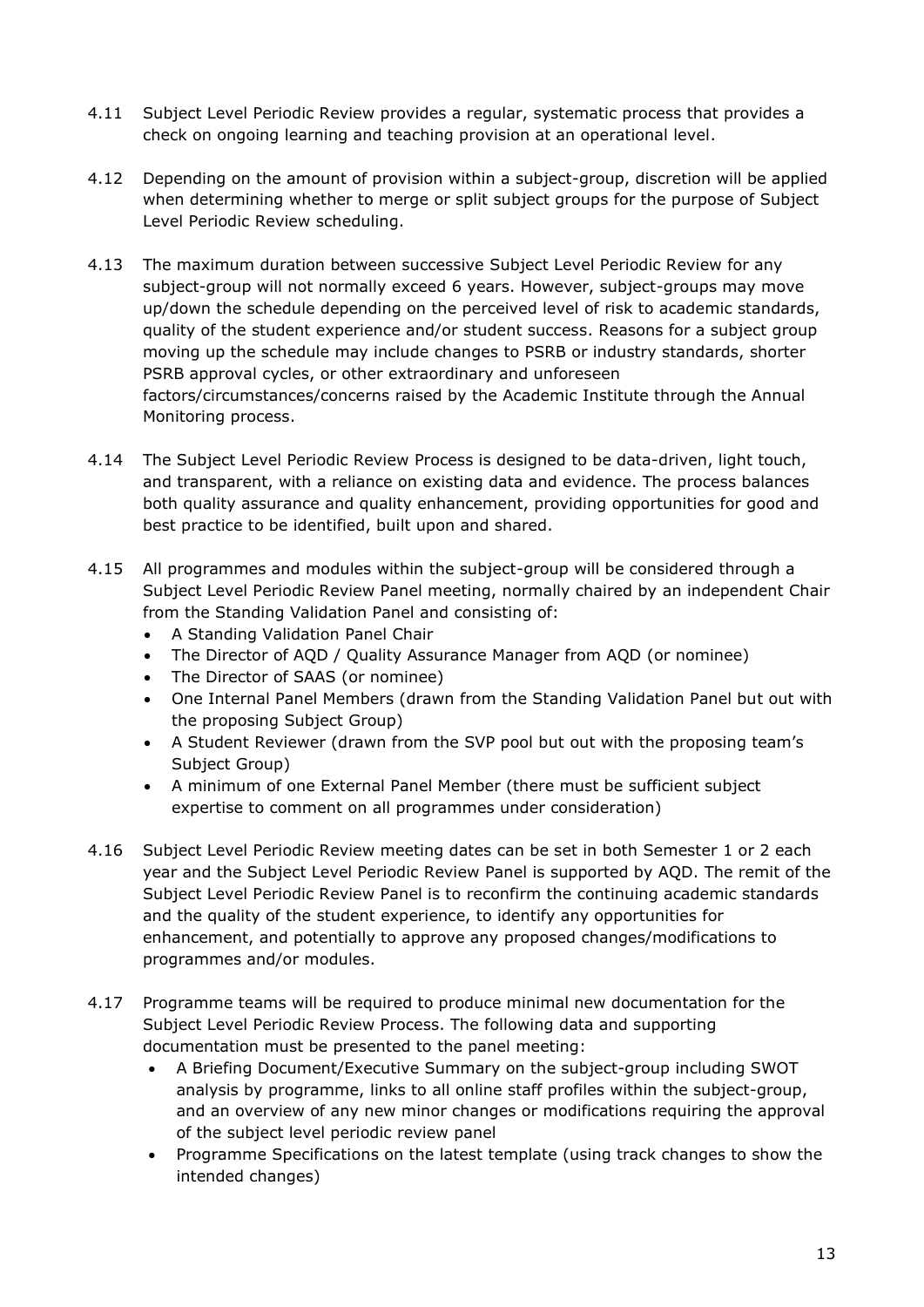- Module Descriptor Forms on the latest template (using track changes to show the desired changes)
- Programme Handbooks on the latest template (using track changes to show the desired changes)
- Placement / Work Based Learning Handbooks on the latest template (using track changes to show the desired changes)
- The last three years' Annual Monitoring Reports
- The last three years' External Examiner Reports and Programme Leader responses
- Evidence of student engagement in quality monitoring and evaluation (e.g. Staff Student Forum minutes, module evaluation reports, notes of focus groups, or details of student surveys)

All documents must be submitted to AQD at least 5 weeks before the Subject Level Periodic Review meeting. The AQD Validation Officer will undertake a QA documentary health check for all programmes under consideration which will inform the Subject Level Periodic Review agenda and focus.

- 4.18 AQD will also provide the Subject Level Periodic Review panel with a summary of Minor Changes or Minor Modifications since the last Validation and/or Periodic Review.
- 4.19 The Subject Level Periodic Review Panel will consider the data and supporting documentation using the University's Threshold Criteria for Validation and other relevant internal/external reference point including:
	- University Strategic Plan and Annual Operating Plan
	- University Academic Regulations and Curriculum Design Framework
	- University Learning, Teaching and Assessment (LTA) Strategy
	- QAA Framework for Higher Education Qualifications
	- QAA Characteristics Statements (if applicable)
	- QAA Subject Benchmark Statements (if applicable)
	- PSRB standards and/or competences (if applicable)
	- Sector Skills Council national occupational standards (if applicable)
- 4.20 The Subject Level Periodic Review Panel may also be tasked with looking at programme resources and taking a thematic approach to enhancement themes as defined by the University.
- 4.21 It is expected that the panel will have the opportunity to meet with a representative group of students (or recent graduates) from the subject-group. The proposing teams will liaise with the Validation Officer to secure appropriate representation. Depending on the type(s) of provision within the subject-group, the panel may also be expected to meet with employers, placement providers, and service users and carers. Where faceto-face meetings cannot be arranged, feedback from these groups may be gathered by correspondence.
- 4.22 In the case of relatively new programmes validated within the last 2 years, the Subject Level Periodic Review Panel will not be expected to re-scrutinise these as closely as there will be insufficient data on which to make any reliable assessment of quality, student satisfaction and/or student outcomes. Programme teams should also not be proposing changes so soon following initial validation. The ongoing approval of these programmes should therefore be noted as a formality only.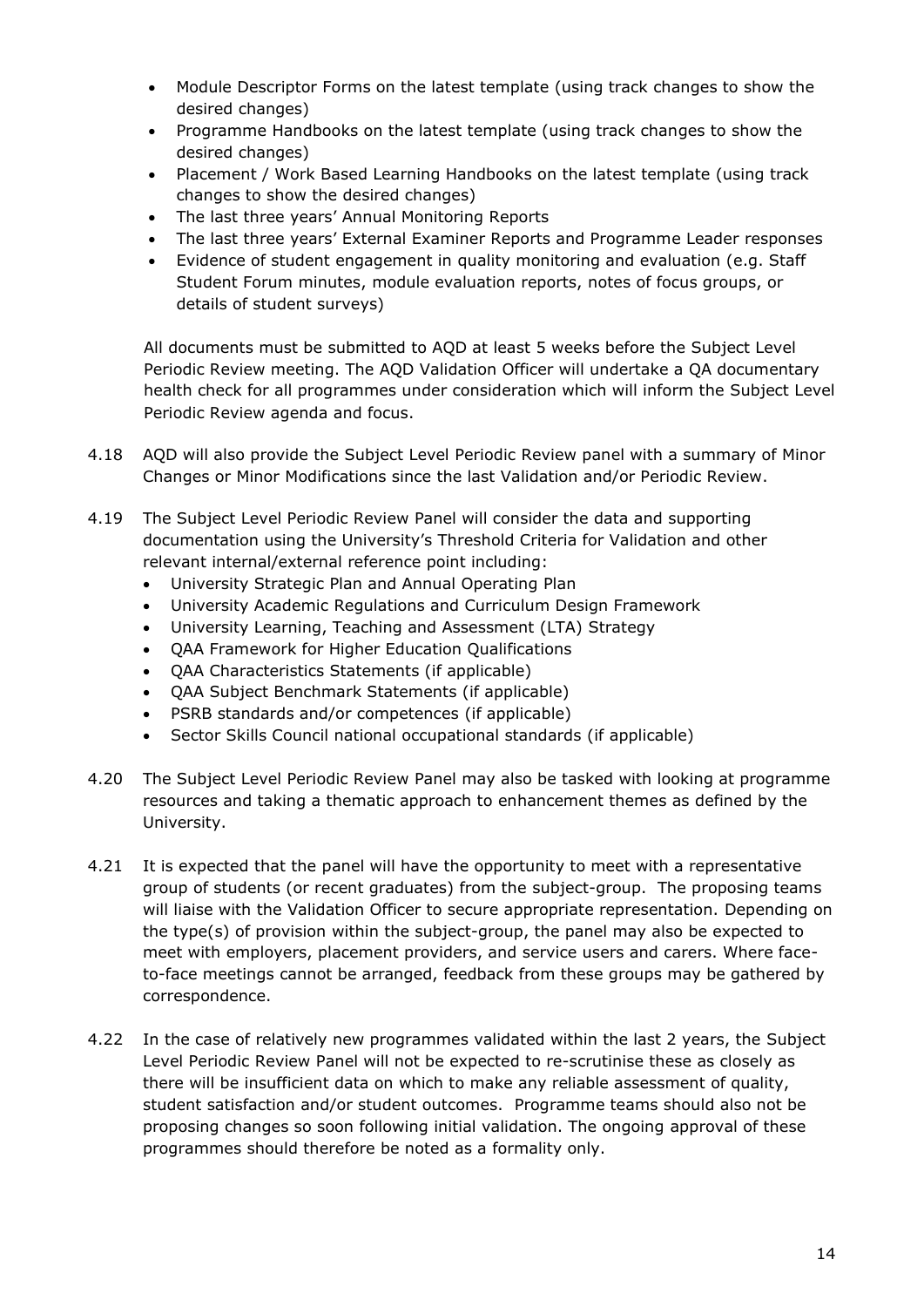- 4.23 In making its decision, the potential outcomes open to the Subject Level Periodic Review Panel for each programme within the subject-group are:
	- To confirm ongoing programme approval subject to satisfying minor conditions and responding to any enhancements. Where this is the case, documents must be resubmitted within 3 weeks of the event.
	- To confirm ongoing programme approval subject to satisfying major conditions and responding to any enhancements. Where this is the case, documents must be resubmitted within 6 weeks of the event.
	- To refer the programme for full revalidation where the programme team will be expected to have made further substantial changes based on the feedback of the Programme Review Panel. In such cases, the revalidation will normally be expected to take place in Semester 2 of the same academic year, prior to the start of the recruitment and application cycle.
	- To refer the programme to the Pro Vice Chancellor (Academic). This would typically be used where the Programme Review Panel identify serious quality concerns about a programme.
- 4.24 Following the meeting, the AQD Officer will produce notes of the Subject Level Periodic Review Panel. This describes the main points of discussion and outcomes including any conditions, enhancements, and good / best practice. This is circulated to the Subject Level Periodic Review Panel and the proposing programme teams.
- 4.25 Post- Subject Level Periodic Review Panel activity is undertaken between the Panel Chair, Validation Officer, and the proposing teams. Exceptionally, the External Examiners may also be involved.
- 4.26 Once the Subject Level Periodic Review Panel Chair is satisfied that the conditions have been met, that any enhancements have been responded to, and that appropriate avenues for dissemination of good and best practice have been identified, they will formally sign off the programmes for continuing approval. At that point, the updated Definitive Programme Documents (Programme Specifications and Module Descriptor Forms) are re-saved.
- 4.27 The AQD Validation Officer is responsible for notifying institutional stakeholders that programmes within the subject-group have been formally re-approved.

#### **Post Revalidation, and Subject Level Periodic Review- Definitive Programme Documents**

- 4.28 Following revalidation or subject level periodic review, AQD is responsible for the storage and maintenance of the Programme Specifications and Module Descriptors Forms (which form the Definitive Programme Document - DPD) during the life of the programme.
- 4.29 Updated Programme Specifications should be uploaded onto programme webpages by the end of June, prior to the start of the recruitment and application cycle. Until revalidation or approval is confirmed, a placeholder is made available on the website to ensure that applicants understand that the Programme Specification on the University website is undergoing routine review and that some of the details may change.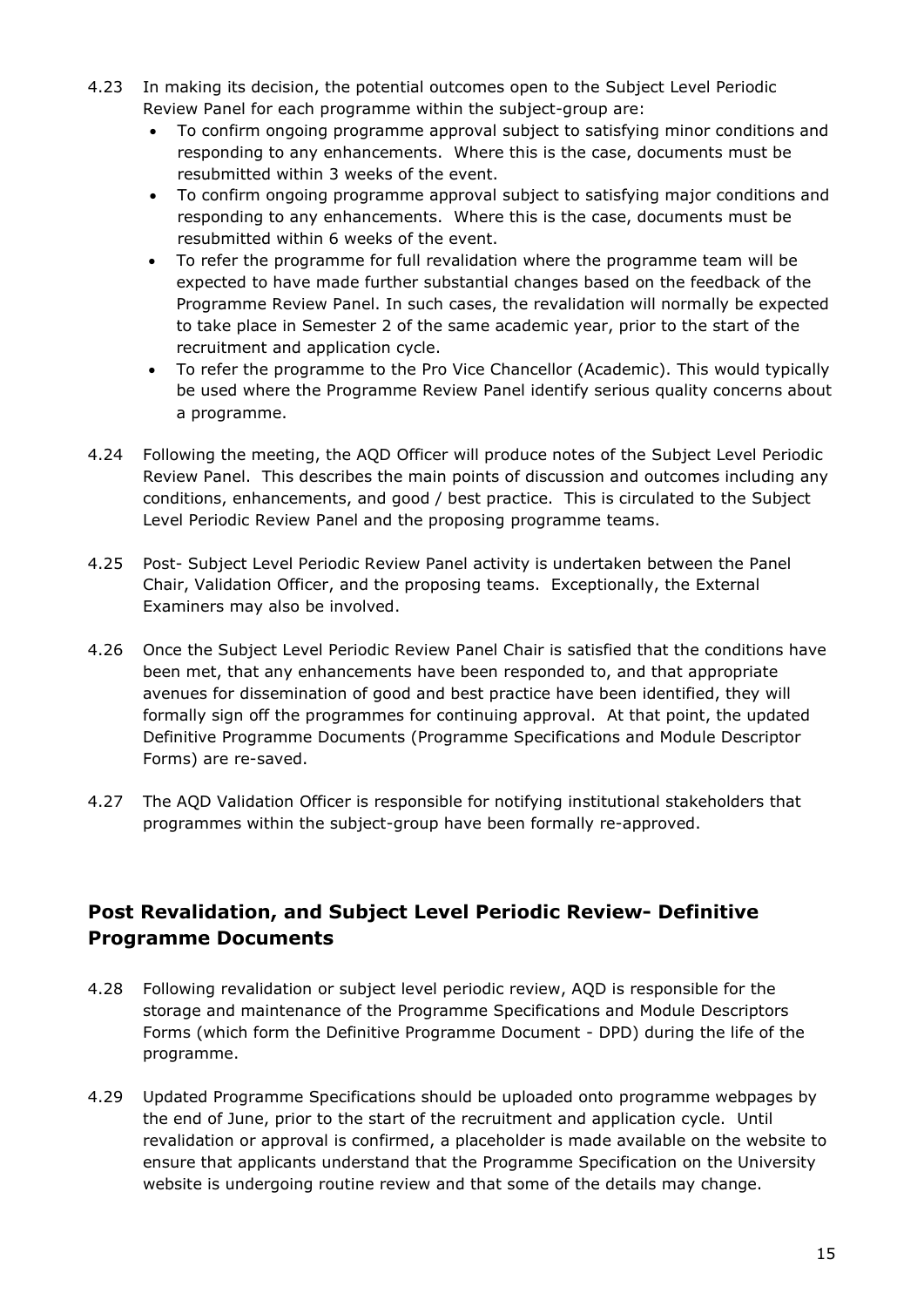# **Section 5 – Minor Modification and Minor Awards**

- 5.1 The Minor Modification and Minor Awards process provides a mechanism for the ongoing enhancement of programmes and modules within the validated period and for the approval of new academic awards of up to 60 credits.
- 5.2 Approval of Degree/Higher Level Apprenticeship programmes will not be permitted via the Minor Modification and Minor Awards process, regardless of the size of the award. The full validation process must instead be followed.
- 5.3 During the lifetime of a programme, the programme team may wish to make minor modifications to the programme or individual modules. These may be for a variety of reasons, but typically to:
	- Ensure continuing currency of programmes in light of developments in the sector (such as industry practice and pedagogy).
	- Responding to feedback from staff, students or the external examiner.
	- Responding to changes in the external environment such as PSRB requirements or government policy changes.
- 5.4 Requests for minor modification are initiated within Academic Institutes and are considered according to the level of potential impact on the student experience and the programme aims and outcomes. The three available categories are:
	- **Category 1 modification:** Low impact
	- **Category 2 modification:** Medium impact
	- **Category 3 modification:** High impact
- 5.5 Category 1 modifications require the approval of the Institute senior management. Category 2 modifications require the approval of the Institute senior management and the External Examiner. Category 1 and Category 2 modifications are presented to the Minor Modifications Panel for note only. Category 3 modifications must be considered by the University's Minor Modification and Awards Panel (MMAP).
- 5.6 The minor modification process represents a risk-based approach with a gradation of approval depending on the scale of changes being proposed. A summary table of permitted Minor Modifications in each category is detailed separately in the Guide to Minor Modification.
- 5.7 No more than 30% of a validated programme may be modified during each 6-yearly validation/review cycle. Should a programme reach this 30% limit, no further modifications will be permitted until programme revalidation or subject level periodic review has taken place in order to ensure that the curriculum continues to align with the programme aims and outcomes and that the University Threshold Criteria for Validation continue to be met. Changes that impact on the overall programme aims and outcomes may require more detailed revalidation activity.
- 5.8 Once a programme is validated, no changes should be proposed for Minor Modification within the first year of the programme validation period or before the affected module and/or level of study has run for the first time (with the exceptions of changes in PSRB requirements) unless approval has been obtained from the Pro Vice Chancellor (Academic). Discretion will be applied in the case of shared modules within adopting programmes.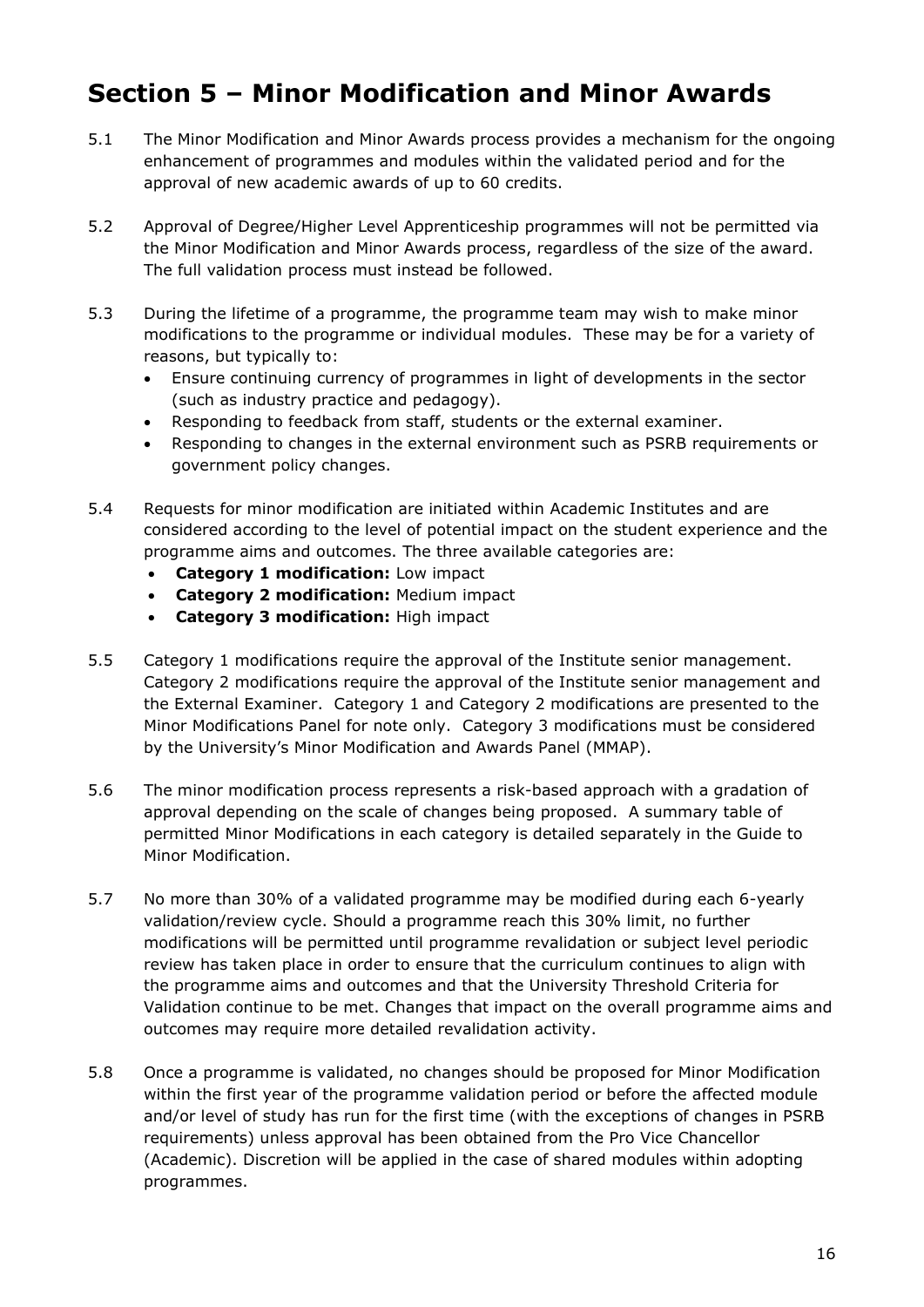- 5.9 In proposing a change, affected students must be consulted and their agreement to the proposal must be sought. More detail is provided in the Guide to Minor Modification.
- 5.10 AQD maintains a record of Minor Modifications.
- 5.11 The QA Team in AQD have responsibility for maintaining the Definitive Programme Documents and must be kept informed of all modifications required, including Housekeeping. The QA Team is responsible for the timely dissemination of Minor Modifications to relevant internal stakeholders.
- 5.12 Where new academic awards are approved through the Minor Modification process, they are considered against the Threshold Criteria for Validation.
- 5.13 The Membership and Terms of Reference for the MMAP are set out in the University's Committee Handbook.

#### **Process for Approval of Minor Modifications**

- 5.14 Requests for a Minor Modification are submitted to the Quality Assurance Team. The Quality Assurance Team will determine the correct category of modification to be applied and the supporting evidence/documentation and approvals required.
- 5.15 All Category 3 modifications will be submitted to the University's Minor Modification and Awards Panel (MMAP) for approval.
- 5.16 For Category 3 proposals to be received at Minor Modification and Awards Panel, all approvals must be received into AQD at least 2 weeks prior to the meeting.
- 5.17 Requests for changes to existing provision for implementation in the following academic year must be provided to AQD by the published deadlines set out in the Guide to Minor Modification.
- 5.18 Programme teams are expected to engage students when making proposals for minor modifications, through consulting with students who will be affected by the proposed change, and communicating any outcomes to students and applicants through corporate communications mechanisms.
- 5.19 In making its decision, the potential outcomes open to the Minor Modification and Awards Panel are for Category 3 proposals are:
	- To approve the proposal
	- To not approve the proposal
	- To approve the proposal with minor housekeeping conditions. Where housekeeping conditions are attached to the approval, it is the responsibility of the lead proposer to address these to the satisfaction of the Panel Secretary within 2 weeks of the Panel outcome being communicated. A Minor Modification proposal is only approved and implemented following confirmation from the QA Team that any conditions have been met. Where conditions are not met within this timeframe, the proposal will revert to the status of "not approved" and will be reported as such under Matters Arising at the next meeting.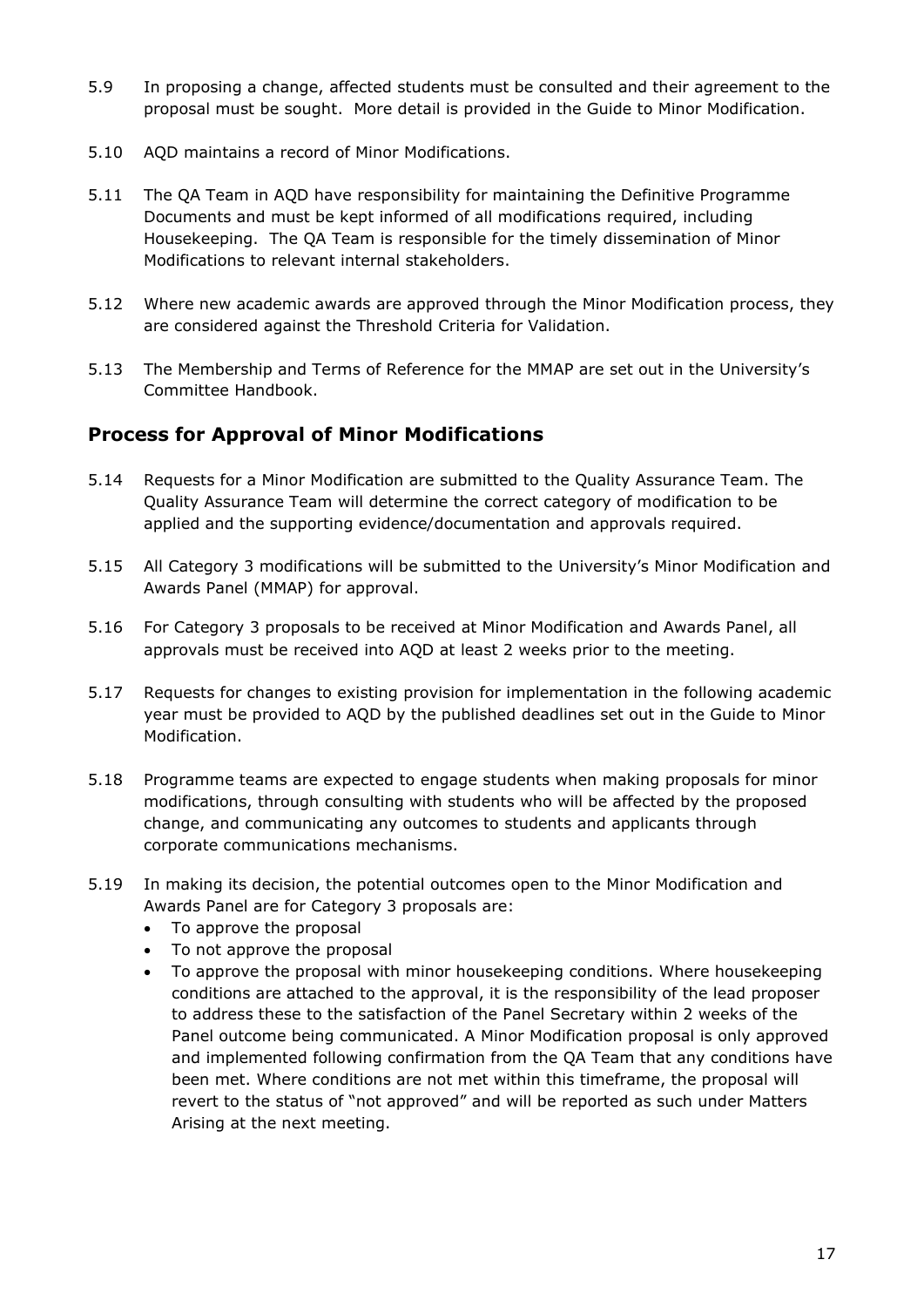- 5.20 Where a change to the Definitive Programme Documents is regarded as Housekeeping only, it can be made by Programme/Module Team in liaison with AQD, out with the Minor Modification and Awards Panel.
- 5.21 AQD is responsible for ensuring that approved Minor Modifications are reported to Professional Services. Where relevant, academic colleagues (i.e. normally the person making the proposal) are responsible for reporting Minor Modifications to students and applicants.
- 5.22 The Consumer Protection Regulations (2008) and Consumer Contracts Regulations (2013) protect the rights of students to study the programme the University contracted with them to deliver in accordance with an offer made and accepted based on information provided to the student which informed the student's choice. This has implications for making certain minor modifications. The Guide to Minor Modification provides detail of minor modifications that could have implications in relation to Consumer Protection Law.
- 5.23 The minor modification is not approved until it has been formally communicated to the lead proposer and all affected internal stakeholders by the Quality Assurance Team.